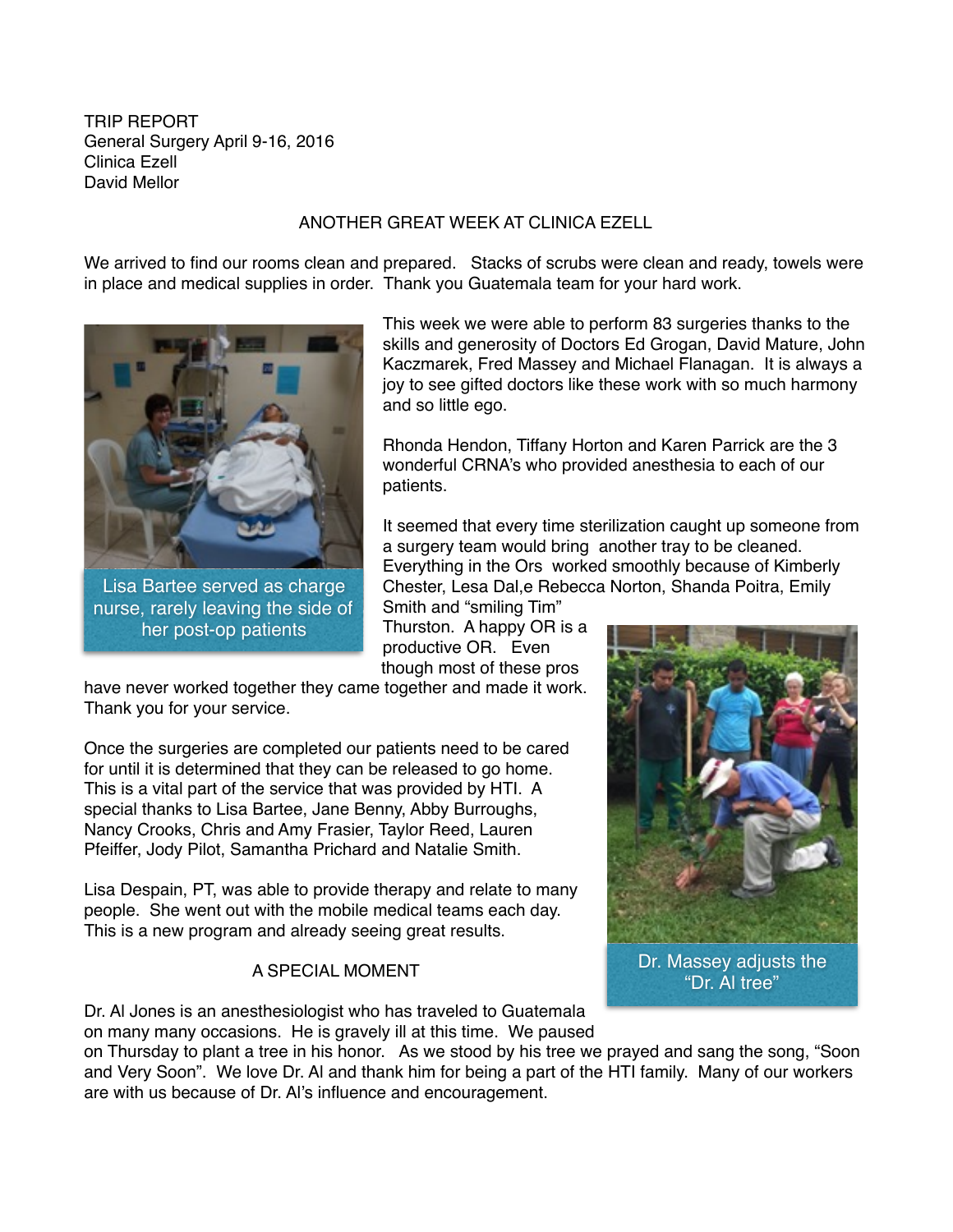## A FAMILY AFFAIR

Few things bring families together as much as serving the Lord. This trip was full of beautiful examples of loving families loving the Lord and serving the underserved.

Dr. Fred Massey has been with us on many occasions, but this time he brought his bride of 65 years on her first mission trip to Guatemala. What a powerful example for us to witness this two servants. Peggy was a caregiver, taking care of the patients on whom Fred had just operated.

Dr. Jeff Bennie served as our medical director. His wife, Jane, who went back to school after raising her children to become a nurse was one of our nursing staff. These two humble servants exemplified the servant leader model of Jesus.





Tiffany Horton, a CRNA who is a regular volunteer with HTI, brought her son, Trevor. She has also brought her daughter, Erika. These children are learning the value of serving. Tiffany's energy and dedication is contagious and I think her children are catching it!

Amy Burroughs who just finished her first year as a nurse brought her mother, Avan. These two wanted to see everything we do. It was a joy to see their excitement as they experienced their first trip to Clinica Ezell together.

Lisa and Klay Bartee are long time participants with HTI. Klay has provided very helpful marriage and family counseling mentoring to our staff both at Clinica Ezell and Clinica Caris in Chichicastenango. Klay is a counselor and professor at Harding University. Lisa served as charge nurse this week working long hours in post-op. Lisa's mother, Elaine Griffin is the VP of the HTI Board.

Josh and Christina Matlock are a young couple who recently began attending the congregation in Colorado which sponsors Kemmel and Lisa Dunham. They heard

the Dunham's share their mission report when they were home visiting from Guatemala and were immediately drawn to the work they were doing. They joined us on this trip to learn more about what we do at Ezell, then went to Chichi to see the work there. They are praying to know how God will use them in the mission field.

Chris and Amy Frazier are an adventurous couple spending several months back packing central America. They're also both nurses and Spanish speakers. This is the second time they have joined us at Clinica Ezell. They're also making plans to be with us one more time before returning home. We were greatly blessed by these two wanderers.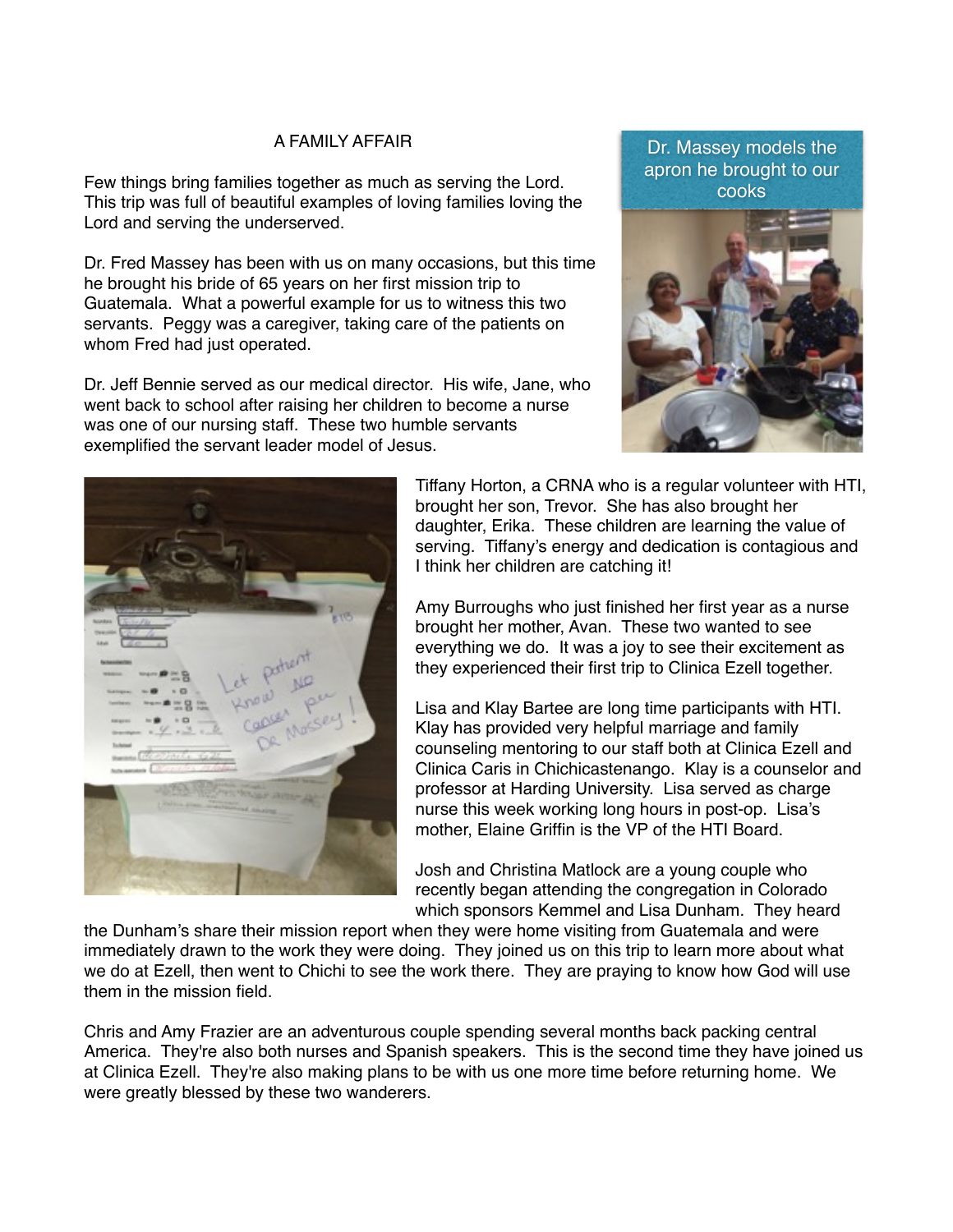Reba Nordin, who has been with us several times, brought her mom, Jennifer Van Kooten and sister-in-law Melissa Van Kooten on their first mission trip. Reba is one of the hardest workers I've ever seen. Jennifer and Melissa served as caregivers and pill counters. They were eager to serve in any way they could.

Shanda Poitra brought her teenage daughter Madyson Wilkie. This mom must be doing something right because her daughter gave up going to her prom to make this trip. On our last night when we share what was special for the week, Madyson said "this is way better than prom".

We were also blessed with many wonderful caregivers, Betty Collins also known as "aunt Betty" has such a sweet spirit in gentle way of serving. Nurse Jodie Pilot demonstrated her love for HTI and our Guatemalan family. She shares her joy wherever she goes and even stayed behind to work with Sherry Kretschmar in the Highlands and spend more time in Guatemala. She is truly a traveling nurse.



Reba Nordin recruited first timers mom, Jennifer and sister-in law Melissa Van Kooten

Terry, "the fixer", Doughty reminded me that the most important part of the servant is a willing heart. Terry has great skills in being able to fix things and with a campus as large as Ezell there are always things to be fixed. A big thank you goes out to Terry.

Taylor Reed was a teenager at the church where I used to preach in Chattanooga. It is so encouraging to see young adults reach their goals. She is now a nurse and was quick to answer our call when we



said we needed nurses on this trip. Taylor also brought her close friend Lauren Pfeiffer. They took one of the first all-night shifts and were still going strong the rest of the week. Taylor has already started to persuade her father to come on the next trip

Mercy Smith was one of our translators. She is originally from El Salvador but now lives in Little Rock. Arkansas. The first time I saw Mercy at church I told her she was needed in Guatemala. She was excited about coming and now she is excited about coming back.

 Dr. Ed Grogan is a regular on our HTI trips, his son has come with him in the past but he was unable make this trip. Dr. Grogan provided one of the highlights of this trip when he allowed Rigoberto's

son to come to surgery with him. Rigoberto is the Guatemalan staff member who cleans the surgery